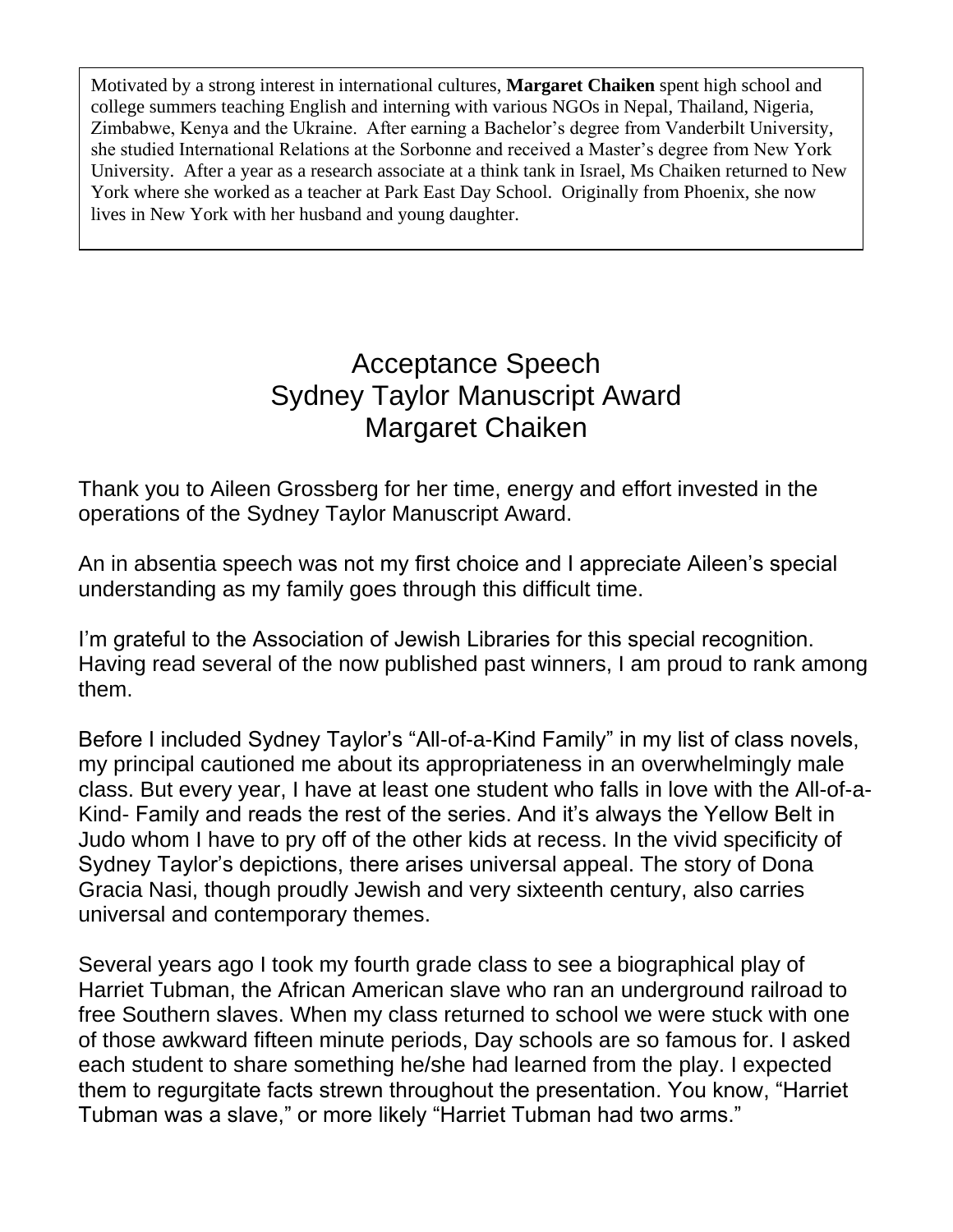Instead I got, "I learned you can smile even when things in your life are tough," and "I learned you can be proud of who you are even if you're different from other people." It impressed me that a middle aged black woman from a different century could speak so intimately to these Manhattan Jewish children.

At around the same time I discovered Andree Aelion Brooks' biography of Dona Gracia Nasi, "The Woman Who Defied Kings." Her story spoke to me the way Harriet Tubman had spoken to my students. When I brought in the Brooks' biography to share some excerpts with my students, I received a typical middle grade response to the presence of a five hundred page book. "Put that away, Mrs. Chaiken, you're scaring us."

A hard target search of every bookstore and library in our area yielded nothing on Dona Gracia and very little on the Inquisition at the middle grade reading level. So I began writing Stealing the Show and then shelved it. When my daughter was born last year, I dusted off the project with renewed enthusiasm. Part Carla Fiorini, part Malkat Esther, Dona Gracia Nasi was a widowed, single mother who rose to CEO of a large European conglomerate and yet remained fiercely loyal to her people, her G-d, and to herself.

Dona Gracia Nasi was a modern woman whose life equaled more than the sum of her riches.

Stealing the Show is a historical fiction story based on her life during the Inquisition in 16th Century Europe. In addition to action and adventure, the novel offers an age-appropriate glimpse at the Inquisition but the story also resonates with modern themes of tolerance and diversity.

The night ten year old Ana is supposed to receive her MVP soccer trophy falls on the first night of Pesach. What will her teammates say when they find out she can't go to the annual soccer banquet because of a stupid family dinner? Upset, she heads to her father's shoe store where she tries on a pair of old shoes that magically transport her to the home of Dona Gracia Nasi in 16th Century Antwerp.

The adventures begin as she must fake devotion to a new religion, escape the searches of the powerful Inquisition clerics, hide from the Queen who wants to marry her off to a sweaty middle aged man with wooden teeth, and survive an attack by bandits. Other conversos around her have been thrown into prison or put to death. Will she give in, get caught, or will she survive the grueling journey to freedom? We'll have to leave some suspense for when you read the book.

Just as an African American stretched across centuries to speak to a fourth grade immigrant from Russia struggling to adapt to American life and to a ten year old